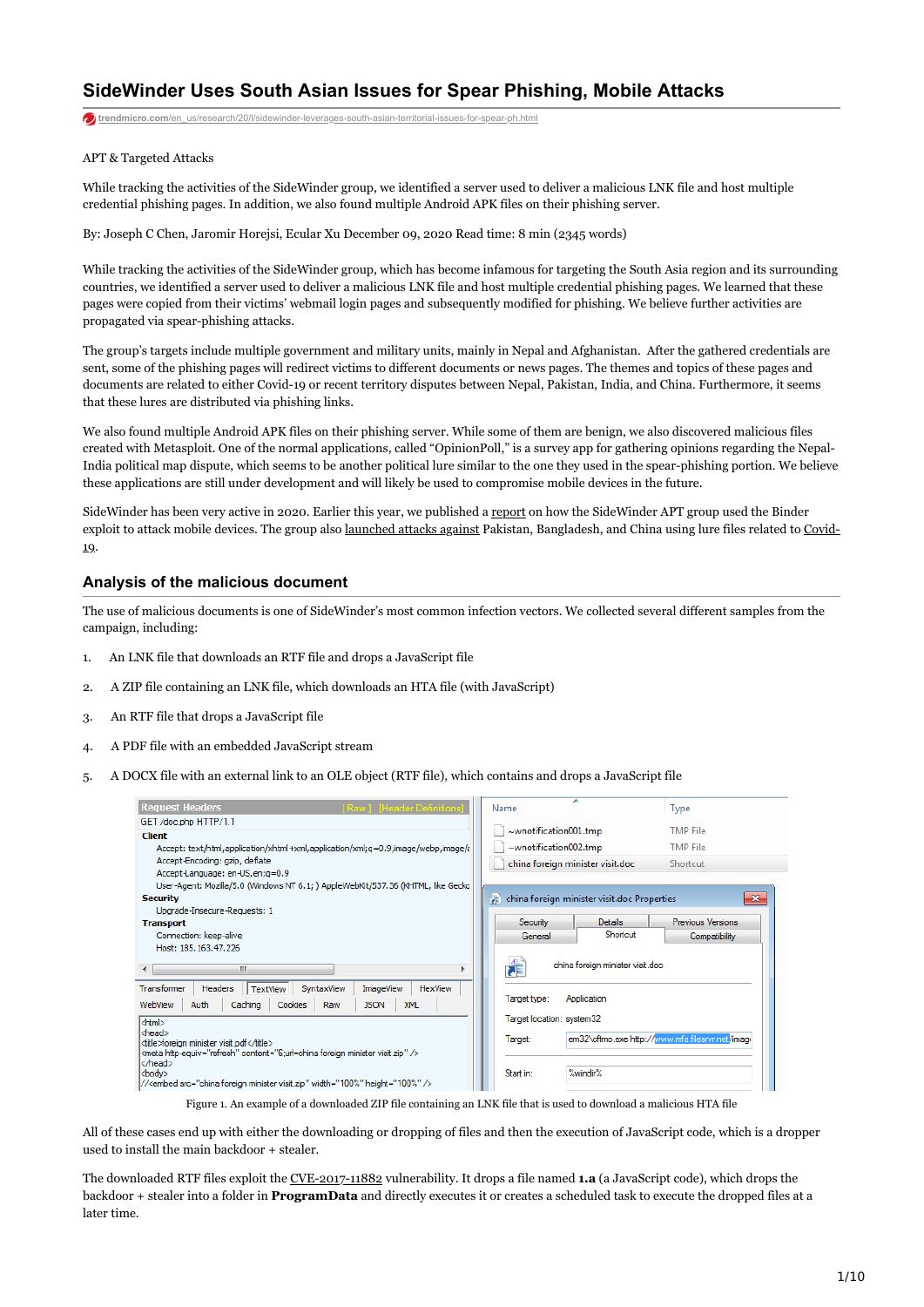<Actions Context="Author">  $<$ Exec> <Command>C:\ProgramData\SyncFiles\rekeywiz.exe</Command> </Exec> </Actions>

Figure 2. A scheduled task with a command to execute the dropped backdoor + stealer

The content of the newly created folder contains a few files, including **Rekeywiz** (EFS REKEY wizard, FA86B5BC5343CA92C235304B8DCBCF4188C6BE7D4621C625564BEBD5326ED850), which is a legitimate Windows application.

This application loads various system DLL libraries, including **shell32.dll,** which sideloads **DUser.dll**, one of shell32's DelayImports.

| <b>Ouser</b>   |  | dll    | 8.192   |
|----------------|--|--------|---------|
| $\Box$ GLXflkl |  | tmp    | 616,992 |
| a rekeywiz     |  | exe    | 61,440  |
| rekeywiz.exe   |  | config | 217     |
|                |  |        |         |

Figure 3. List of dropped files

| 38. DelayImportDescriptor: |            |                                 |
|----------------------------|------------|---------------------------------|
| grAttrs:                   | 0x00000001 | (dlattrRva)                     |
| DLLName (R)VA:             | 0x003BBAA0 | "DUser.dll")                    |
| Hmod (R) VA:               | 0x003CC92C |                                 |
| IAT (R) VA:                | 0x003CA4C4 |                                 |
| INT (R) VA:                | 0x003BC0D0 |                                 |
| BoundIAT (R)VA:            | 0x00000000 |                                 |
| UnloadIAT (R)VA:           | 0x00000000 |                                 |
| TimeDateStamp:             | 0x00000000 | (GMT: Thu Jan 01 00:00:00 1970) |
|                            |            |                                 |

Figure 4. DUser library as DelayImport of shell32 library

However, a fake **DUser.dll** gets loaded into the process. This fake DLL library decrypts the main backdoor + stealer from the **.tmp** file in the same directory.

```
byte[] array2 = new byte[array.length - 32];BridgeEncapsulatedCaptureSingleImplementation.MutatorProgramChainMutator(ref array, 32, ref array2, array2.Length);
for (int i = 0; i < array2.length; i++)byte[] array3 = array2;
   int num = i;
   \frac{1}{2} array3[num] ^= array[i % 32];
```
Figure 5. Algorithm for decrypting both main backdoor + stealer and configuration

The decryption process is a simple XOR, where the key is the first 32 bytes from the encrypted file and the payload are the remaining bytes. The decrypted payload is the main backdoor .NET executable binary.

In **Resources**, the **Default** resource contains the encrypted configuration. After decryption (using the same principle as with the main backdoor + stealer), the configuration reveals which file formats the attackers are targeting.



The main functions of the backdoor + stealer are:

1) Downloading the .NET executable and running it

2) Collecting system information and uploading it to the command-and-control (C&C) server

3) Uploading selected files to the C&C server

The collected information is in JSON format (hence why the **Newtonsoft\_Json** library stored in **Resources** is loaded) and includes information such as privileges, user accounts, computer system information, antivirus programs, running processes, processor information, operating system information, timezone, installed Windows updates, network information, list of directories in Users\%USERNAME%\**Desktop**, Users\%USERNAME%\**Downloads**, Users\%USERNAME%\**Documents**, Users\%USERNAME%\**Contacts**, as well as information on all drives and installed apps.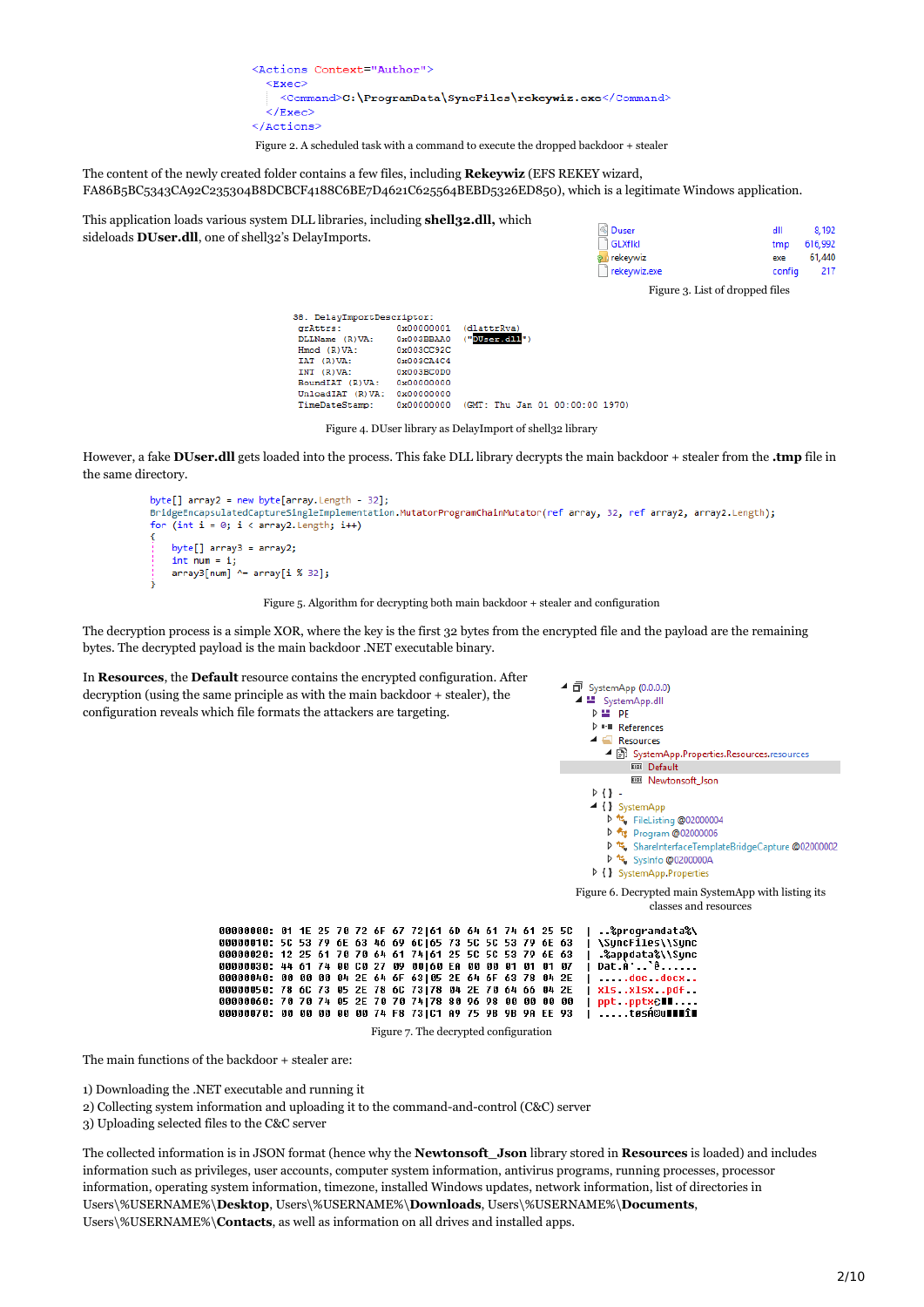# **The spear-phishing attack**

We found several interesting dynamic DNS domains resolving to a server that was used to deliver SideWinder's malicious documents. The subdomains of these dynamic DNS domains are designed to be similar to the domains of their victims' mail servers. For example, "mailnepalgovnp[.]duckdns[.]org" was created to pretend to be the original Nepal government's domain "mail[.]nepal[.]gov[.]np". Digging deeper, we found that it hosted several phishing pages.

These pages were copied from the webmail servers of various targets and then modified for spear-phishing attacks designed to steal login credentials. Although it's not clear to us how these phishing pages are delivered to the victims, finding the original webmail servers that they copied to make these phishing pages allows us to identify who they were targeting.

Analysis of the phishing pages revealed that most of them would redirect to the original webmail servers, which they copied after the victims sent out their login credentials. However, we also found some of them will either redirect to documents or news pages. These documents and news are probably interesting in some way to their targets and are used to make them click and log in to the phishing pages. While several of the documents are related to Covid-19, we also found some documents or news related to territorial issues in South Asia, including:

- "*India Should Realise China Has Nothing to Do With Nepal's Stand on Lipulekh*" a news article that discusses India-China [conflicts](https://www.bbc.co.uk/news/world-asia-52852509) in May.
- "India reaction after new pak map.pdf" a document talking about India's [response](https://www.deccanchronicle.com/nation/politics/040820/india-rejects-pakistans-new-political-map.html) to the new political map revealed by Pakistan in August.
- "*Ambassador Yanchi Conversation with Nepali\_Media.pdf*" a document describing an interview with China's ambassador to Nepal regarding Covid-19, the Belt and Road Initiative, and territorial [issues](https://kathmandupost.com/national/2020/09/23/a-missing-border-pillar-in-humla-creates-row-between-nepal-and-china) in the Humla district.

The following table shows their targets, related phishing domains, and lure documents used in each of the phishing attacks.

| <b>Date</b> | <b>Phishing Domain</b>                | <b>Targeted Organization</b>                           | <b>Targeted Mail server</b> | <b>Redirection after login</b>                                                              |
|-------------|---------------------------------------|--------------------------------------------------------|-----------------------------|---------------------------------------------------------------------------------------------|
| 2019<br>Nov |                                       | Government of Nepal                                    | mail.nepal.gov.np           | Redirect to file "IMG_0002.pdf"                                                             |
| 2019<br>Nov |                                       | Ministry of Defence, Nepal                             | mail.mod.gov.np             | Redirect to original mail server                                                            |
| 2019<br>Dec | mail-mofagovnp.zapto[.]org            | Ministry of Foreign Affairs,<br>Nepal                  | mail.mofa.gov.np            | Redirect to web news "China,<br>Nepal sign trade, infrastructure<br>and security deals"     |
| 2019<br>Dec |                                       | Government of Nepal                                    | mail.nepal.gov.np           | Redirect to file<br>"consultation 1523857630.pdf"                                           |
| 2020<br>Jan | imail.aop.gov-af[.]org                | Administrative Office of the<br>President, Afghanistan | imail.aop.gov.af            | Redirect to web page "Observation<br>Of Technology Use in Afghanistan<br>Government Sector" |
| 2020<br>Jan | mail-nscaf.myftp[.]org                | Afghanistan National Security<br>Council               | mail.nsc.gov.af             | Redirect to<br>https://wikipedia.org/USB_Killer                                             |
| 2020<br>Jan | mail-<br>nepalarmymilnp.duckdns[.]org | Nepali Army                                            | mail.nepalarmy.mil.np       | Redirect to PDF "EN Digital Nepal<br>Framework V8.4 15 July 2019.pdf"                       |
| 2020<br>Jan | mail-mofagovnp.hopto[.]org            | Ministry of Foreign Affairs,<br>Nepal                  | mail.mofa.gov.np            | Redirect to PDF "national-security-<br>vol-3-issue-1-essay-<br>SSimkhada.pdf"               |
| 2020<br>Jan | webmail.mohe.gov-af[.]org             | Ministry of Higher Education,<br>Afghanistan           | webmail.mohe.gov.af         | Redirect to original mail server                                                            |
| 2020<br>Feb |                                       | Ministry of Defense, Sri<br>Lanka                      | mail.defence.lk             | Login Error                                                                                 |
| 2020<br>Feb | mail.moha.gov-np[.]org                | Ministry of Home Affairs,<br>Nepal                     | mail.moha.gov.np            | Redirect to original mail server                                                            |
| 2020<br>Feb | mail.nsc.gov-af[.]org                 | Afghanistan National Security<br>Council               | mail.nsc.gov.af             | Redirect to original mail server                                                            |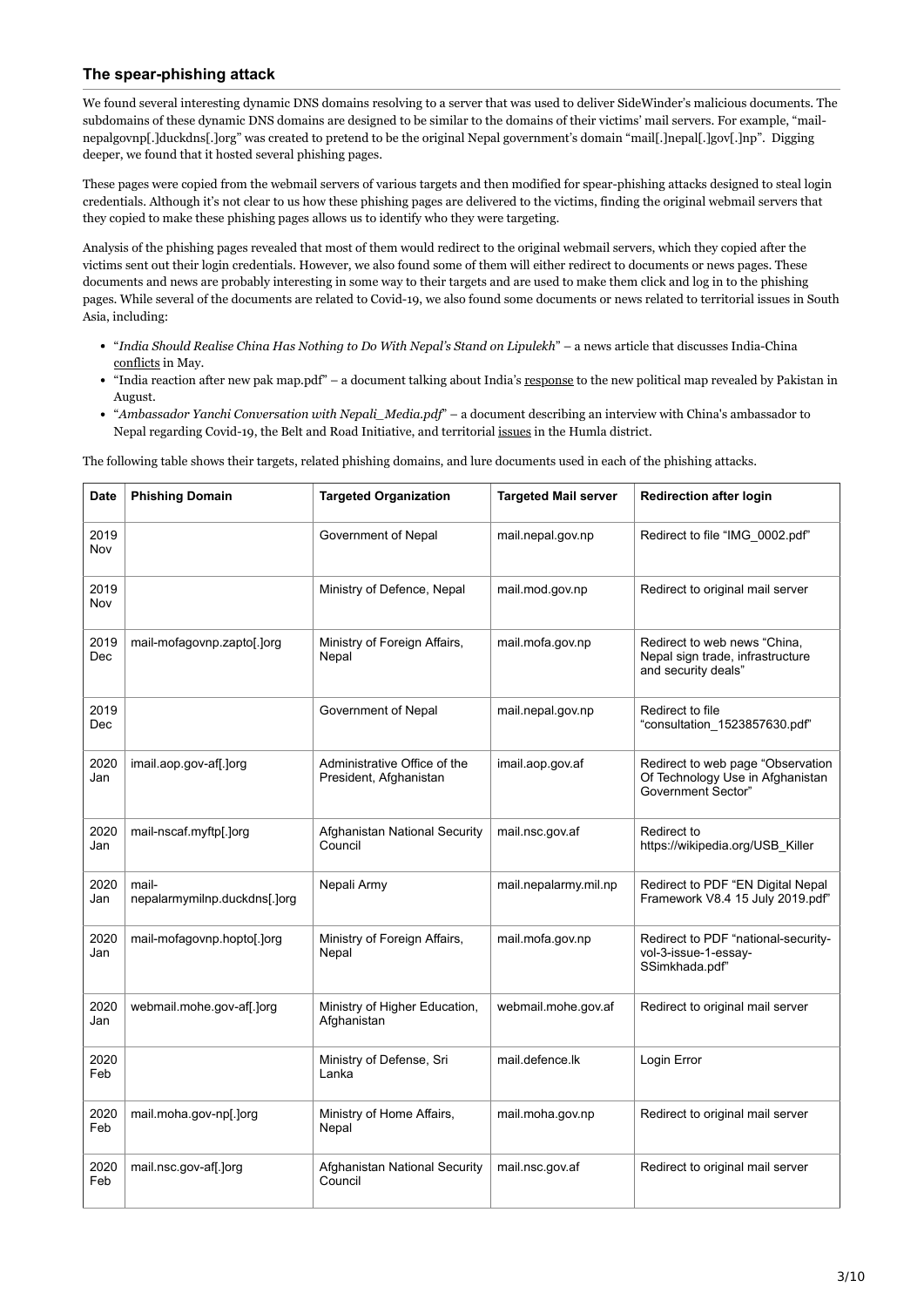| 2020<br>Feb | mail.arg.gov-af[.]org                   | Presidential Palace.<br>Afghanistan                              | mail.arg.gov.af         | Redirect to original mail server                                                                            |
|-------------|-----------------------------------------|------------------------------------------------------------------|-------------------------|-------------------------------------------------------------------------------------------------------------|
| 2020<br>Feb | mail.arg.gov-af[.]org                   | Presidential Palace,<br>Afghanistan                              | mail.arg.gov.af         | Redirect to original mail server                                                                            |
| 2020<br>Feb |                                         | Center for Education and<br>Human Resource<br>Development, Nepal | mail.doe.gov.np         | Redirect to file "Para Basic Course<br>Joining Instruction.docx"                                            |
| 2020<br>Mar | mail-nepalgovnp.duckdns[.]org           | Government of Nepal                                              | mail.nepal.gov.np       | Redirect to original mail server                                                                            |
| 2020<br>Mar |                                         | <b>Nepal Electricity Authority</b>                               | mail.nea.org.np         | Redirect to original mail server                                                                            |
| 2020<br>Mar | mail-nepalgovnp.duckdns[.]org           | Government of Nepal                                              | mail.nepal.gov.np       | Redirect to file "central data<br>form.pdf"                                                                 |
| 2020<br>Mar | mail-<br>nepalarmymilnp.duckdns[.]org   | Nepali Army                                                      | mail.nepalarmy.mil.np   | Redirect to file "Corona Virus<br>Preparedness and Response.pdf"                                            |
| 2020<br>Mar | mail-nepalpolicegov.hopto[.]org         | <b>Nepal Police</b>                                              | mail.nepalpolice.gov.np | Redirect to file "1987 Conducting<br>training on COVID-19 and keeping<br>it in readiness.pdf"               |
| 2020<br>Apr | mail-nrborg.hopto[.]org                 | Nepal Rastra Bank                                                | mail.nrb.gov.np         | Redirect to file "fiu.pdf"                                                                                  |
| 2020<br>May | mail-<br>nepalarmymilnp.duckdns[.]org   | Nepali Army                                                      | mail.nepalarmy.mil.np   | Redirect to web news "India<br>Should Realise China Has Nothing<br>to Do With Nepal's Stand on<br>Lipulekh" |
| 2020<br>Jun | mail-<br>nepalarmymilnp.duckdns[.]org   | Nepali Army                                                      | mail.nepalarmy.mil.np   | Showing login failed message                                                                                |
| 2020<br>Jul |                                         | <b>Qatar Charity</b>                                             | mail.qcharity.org       | Redirect to original mail server                                                                            |
| 2020<br>Jul |                                         | Myanma Posts and<br>Telecommunications                           | webmail.mpt.net.mm      | Redirect to original mail server                                                                            |
| 2020<br>Aug | mail-ncporgnp.hopto[.]org               | Nepal Communist Party                                            | mail.ncp.org.np         | Redirect to file "India reaction after<br>new pak map.pdf"                                                  |
| 2020<br>Aug | mail-nscaf.myftp[.]org                  | Afghanistan National Security<br>Council                         | mail.nsc.gov.af         | Redirect to<br>10[.]77[.]17[.]10/Software/03-<br>Applications                                               |
| 2020<br>Sep | mail-mofgovnp.hopto[.]org               | Ministry of<br>Finance, Nepal                                    | mail.mof.gov.np         | Redirect to file "1987 Covid.pdf"                                                                           |
| 2020<br>Sep | mail-ncporgnp.hopto[.]org               | Nepal Communist Party                                            | mail.ncp.org.np         | Redirect to document "The spectre<br>of a new Maoist conflict in Nepal"                                     |
| 2020<br>Sep | imail.aop.gov-af[.]org                  | Administrative Office of the<br>President, Afghanistan           | imail.aop.gov.af        | Redirect to file "SOP of Military<br>Uniform .pdf"                                                          |
| 2020<br>Oct | mail-<br>nepalpolicegovnp.duckdns[.]org | <b>Nepal Police</b>                                              | mail.nepalpolice.gov.np | Redirect to file "2077-07-03 1239<br>Regarding investigation and<br>action.pdf"                             |
| 2020<br>Oct |                                         | Civil Aviation Authority of<br>Nepal                             | mail.caanepal.gov.np    | Redirect to original mail server                                                                            |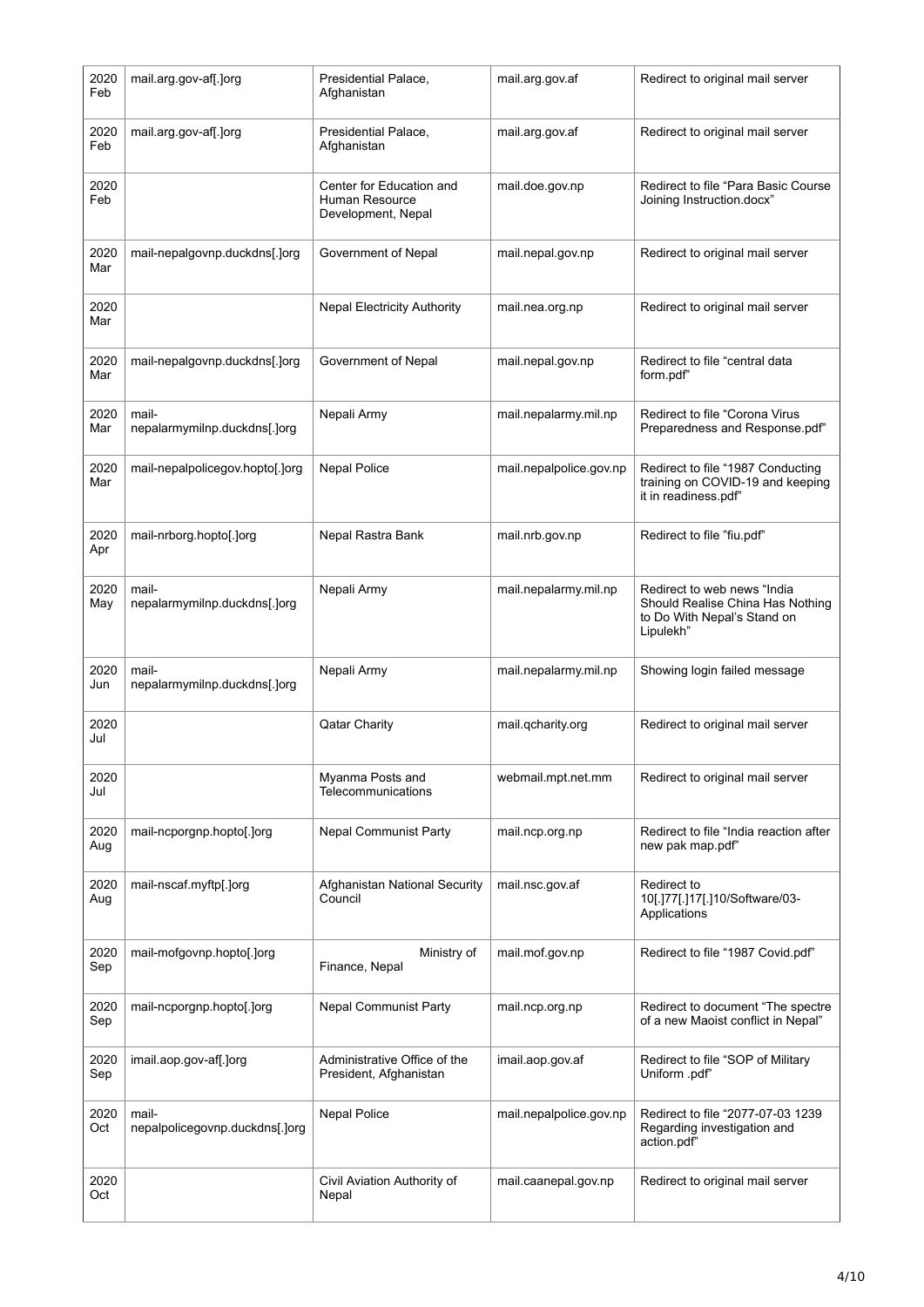| 2020<br>Oct | mail-apfgovnp.ddns[.]net<br>mail-apfgavnp.hopto[.]org | Armed Police Force, Nepal                      | mail.apf.gov.np        | Redirect to original mail server                                               |
|-------------|-------------------------------------------------------|------------------------------------------------|------------------------|--------------------------------------------------------------------------------|
| 2020<br>Oct | mail-nscaf.myftp[.]org                                | Afghanistan National Security<br>Council       | mail.nsc.gov.af        | Redirect to file "IT Services<br>Request Form.pdf"                             |
| 2020<br>Nov | Nepal Telecom<br>mail-ntcnetnp.serveftp[.]com         |                                                | webmail.ntc.net.np     | Redirect to original mail server                                               |
| 2020<br>Nov | mail-kmgcom.ddns[.]net                                | Kantipur Media Group                           | mail.kmg.com.np        | Redirect to original mail server                                               |
| 2020<br>Nov |                                                       | Federal Parliament of Nepal                    | mail.parliament.gov.np | Redirect to original mail server                                               |
| 2020<br>Nov |                                                       | Public Procurement<br>Monitoring Office, Nepal | mail.ppmo.gov.np       | Redirect to original mail server                                               |
| 2020<br>Nov | mail-mfagovcn.hopto[.]org                             | Ministry of Foreign Affairs,<br>China          | mail.mfa.gov.cn        | Redirect to file "Ambassador"<br>Yanchi Conversation with<br>Nepali Media.pdf" |



Figure 8. SideWinder's phishing page disguised as a Nepalese Army OWA (Outlook Web Access) Page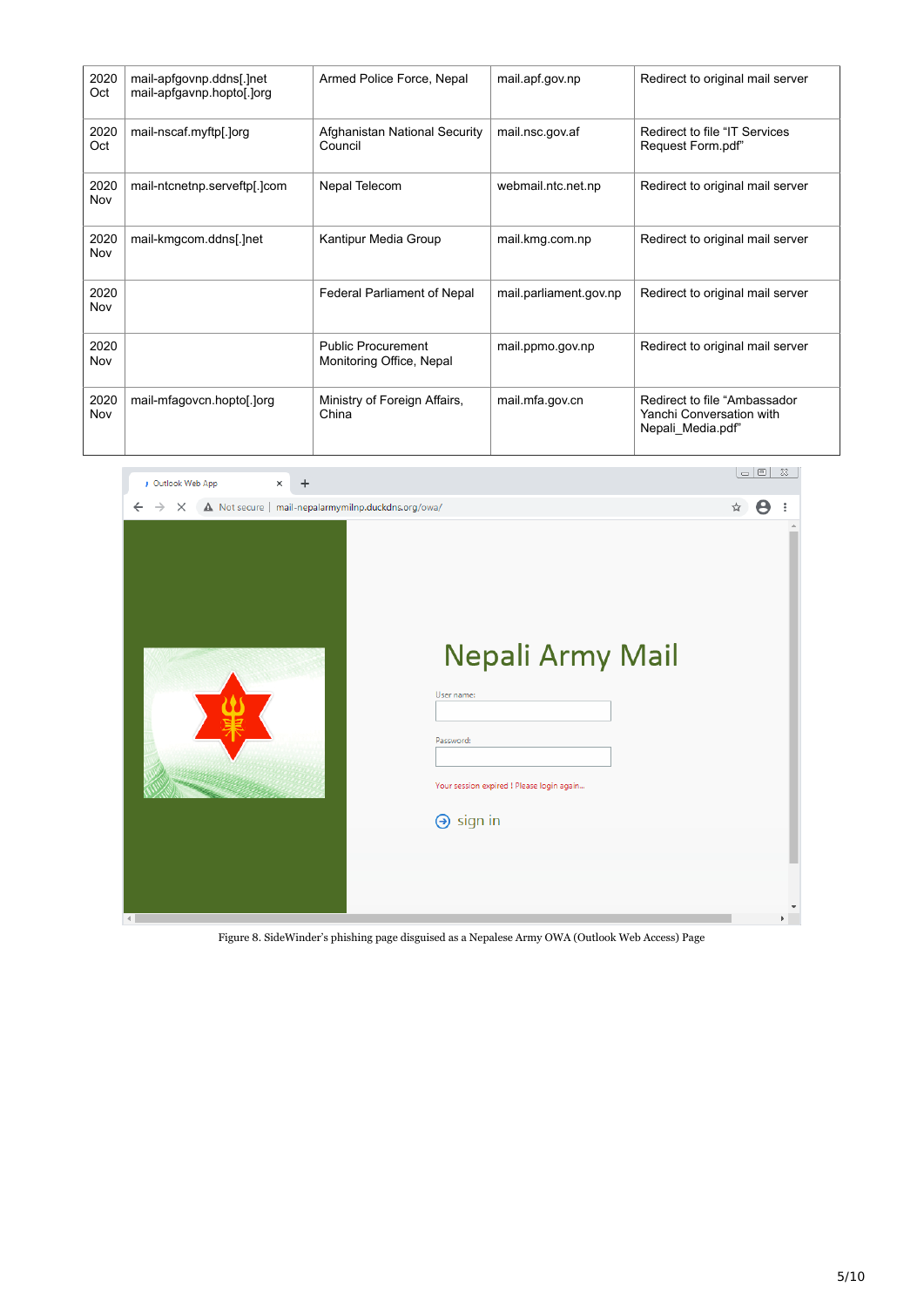

| Ambassador Yanchi Conversation X<br>÷                                                                                                                                                                                                                                                                                                                                                                                                                                                                                                                                   | -10 |   | $^{52}$ |
|-------------------------------------------------------------------------------------------------------------------------------------------------------------------------------------------------------------------------------------------------------------------------------------------------------------------------------------------------------------------------------------------------------------------------------------------------------------------------------------------------------------------------------------------------------------------------|-----|---|---------|
| A Not secure   mail-mfagovcn.hopto.org/cmfa/Ambassador%20Yanchi%20Conversation%20with%20Nepali_Media.pdf                                                                                                                                                                                                                                                                                                                                                                                                                                                                | ☆   | A |         |
|                                                                                                                                                                                                                                                                                                                                                                                                                                                                                                                                                                         |     |   |         |
|                                                                                                                                                                                                                                                                                                                                                                                                                                                                                                                                                                         |     |   |         |
|                                                                                                                                                                                                                                                                                                                                                                                                                                                                                                                                                                         |     |   |         |
| Online Khabar has interviewed Ambassador Yanchi regarding similar political and diplomatic questions raised in<br>the current context. In this interview, she has shared in detail the experience of China's fight against Kovid 19.                                                                                                                                                                                                                                                                                                                                    |     |   |         |
| Stating that China has friendship with all political parties in Nepal and holding meetings is not against diplomatic<br>dignity, Ambassador Yanchi told online news, "Non-interference does not mean not establishing<br>communication." As China's representative in Nepal, I have friendly relations with all political parties and all<br>sectors of society, and we also meet from time to time to exchange views on issues of mutual interest and<br>cooperation. This is a normal exchange and cooperation in foreign affairs does not need to be explained much. |     |   |         |
| Replying to a question on whether the border dispute between India and China has affected Nepal in recent times,<br>Ambassador Yanchi stressed on the need for China, India and Nepal to actively promote the tripartite partnership<br>for Nepal's development.                                                                                                                                                                                                                                                                                                        |     |   |         |
| Stating that some elements are trying to spoil the relations between Nepal and China, she said that both the<br>countries should be vigilant in this regard. "Some elements are trying to undermine Sino-Nepalese relations,<br>sowing the seeds of conflict between us," she said. Therefore, the two countries should be very vigilant on these<br>issues.                                                                                                                                                                                                            |     |   |         |
| Here is an interview with Ambassador Yanchi:                                                                                                                                                                                                                                                                                                                                                                                                                                                                                                                            |     |   |         |
| Let's start the conversation with Kovid-19, it started from China and China successfully controlled<br>it. However, the government of Nepal is struggling to protect the citizens from this, what is your<br>suggestion?                                                                                                                                                                                                                                                                                                                                                |     |   |         |
| First of all, I need to correct your question. China is the first country to report coronavirus infection to the World<br>Health Organization. This does not mean that the virus originated in China. Detecting the origin of the virus is a<br>very complex scientific subject and scientists around the world should conduct international research and work<br>together.                                                                                                                                                                                             |     |   |         |
| For example, an expert from Oxford University in The Daily Telegraph published an article stating that the virus<br>bond book account to come and of Asta baters it may come to Obtain. Obtain bookbane bad a transportant                                                                                                                                                                                                                                                                                                                                              |     |   |         |

Figure 10. The lure document covering the interview of China's ambassador to Nepal

## **Android applications**

We also identified multiple Android APK files on their server. Interestingly, these Android applications still seem to be under the initial development phase as they are basic, still use the default Android icons, and have no practical function for users.

We noticed two applications among them, named "My First APP" and "Opinion Poll," that seemingly have no malicious behavior. My First APP demonstrates login & register processes, while Opinion Poll acts as an opinion polling application for the Indian-Nepalese political map dispute. The first application is likely an Android demo application for beginners, while the second one starts with an explanation of "Opinion Writing," followed by a survey.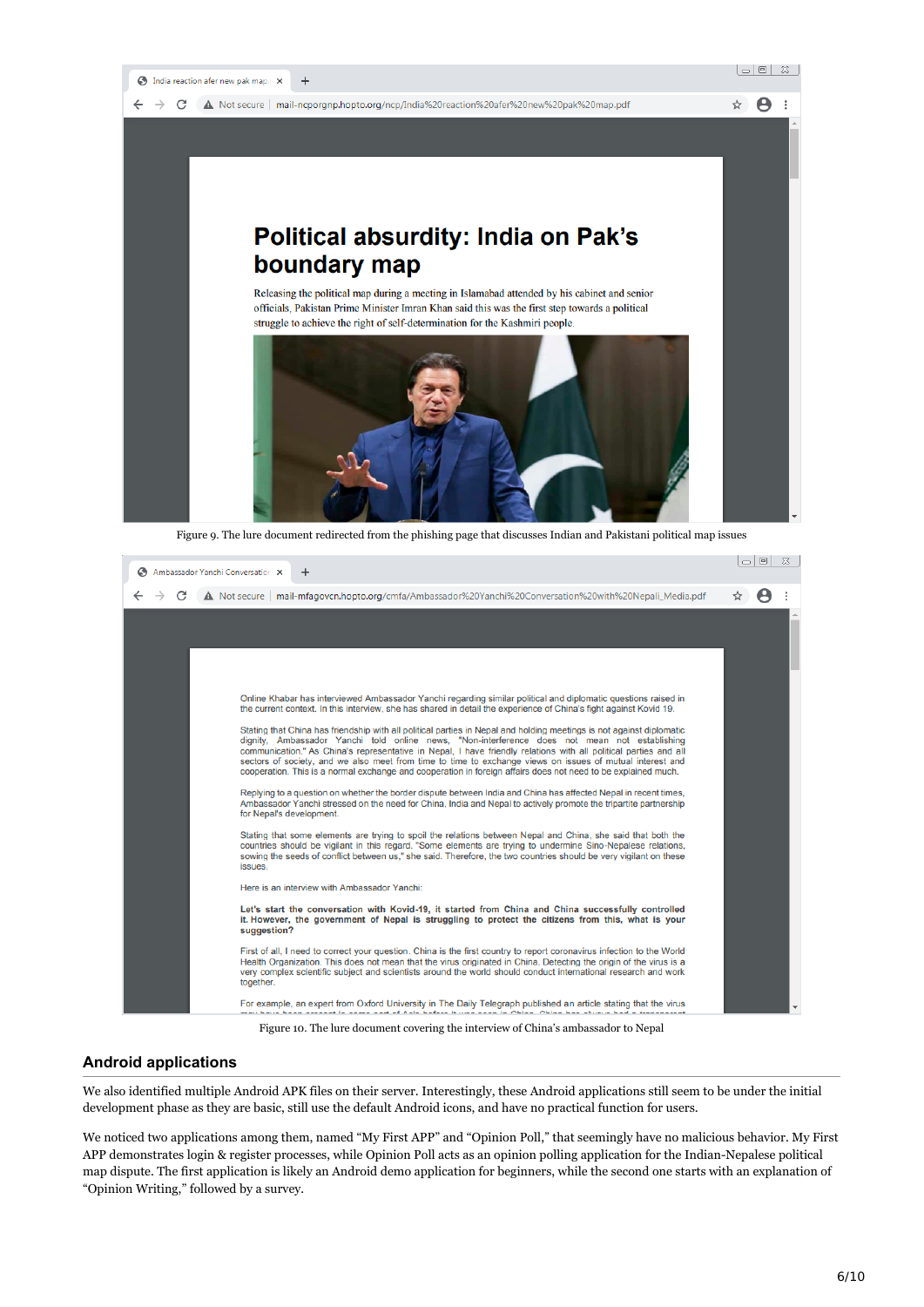

#### Figure 11. The default Android icons used by the APKs



Figure 12. Non-malicious applications "My First APP" and "Opinion Poll"

Another two applications were built from [JavaPayload for Metasploit](https://github.com/rapid7/metasploit-payloads/tree/master/java) that will load extra code from the remote server configured in the sample. While we were unable to retrieve the payload, according to the Manifest that requests numerous privacy-related permissions like location, contacts, call logs, etc., we can infer that it goes after the user's private data. These two samples appear to be debug versions as they have no activities or any other component except Metasploit.

|  | $H$ com      |                                | <uses-permission android:name="android.permission.INTERNET"></uses-permission><br><uses-permission android:name="android.permission.ACCESS_WIFI_STATE"></uses-permission> |
|--|--------------|--------------------------------|---------------------------------------------------------------------------------------------------------------------------------------------------------------------------|
|  | 89           | metasploit                     | <uses-permission android:name="android.permission.CHANGE WIFI STATE"></uses-permission>                                                                                   |
|  |              |                                | <uses-permission_android:name="android.permission.access_network_state"></uses-permission_android:name="android.permission.access_network_state">                         |
|  | $\checkmark$ | stage                          | <uses-permission android:name="android.permission.ACCESS_COARSE_LOCATION"></uses-permission>                                                                              |
|  |              | MainActivity<br>e              | <uses-permission android:name="android.permission.ACCESS_FINE_LOCATION"></uses-permission>                                                                                |
|  |              |                                | <uses-permission android:name="android.permission.READ_PHONE_STATE"></uses-permission>                                                                                    |
|  |              | <b>A</b> MainBroadcastReceiver | <uses-permission android:name="android.permission.SEND SMS"></uses-permission>                                                                                            |
|  |              | <b>O</b> MainService           | <uses-permission android:name="android.permission.RECEIVE_SMS"></uses-permission>                                                                                         |
|  |              |                                | <uses-permission android:name="android.permission.RECORD_AUDIO"></uses-permission>                                                                                        |
|  |              | <b>B</b> Payload               | <uses-permission android:name="android.permission.CALL_PHONE"></uses-permission>                                                                                          |
|  |              |                                | <uses-permission android:name="android.permission.READ_CONTACTS"></uses-permission>                                                                                       |
|  |              | $\Theta$ a                     | <uses-permission android:name="android.permission.WRITE CONTACTS"></uses-permission>                                                                                      |
|  |              | Θb                             | <uses-permission android:name="android.permission.RECORD_AUDIO"></uses-permission>                                                                                        |
|  |              |                                | <uses-permission android:name="android.permission.WRITE_SETTINGS"></uses-permission>                                                                                      |
|  |              | $\bullet$ c                    | <uses-permission android:name="android.permission.CAMERA"></uses-permission>                                                                                              |
|  |              |                                | <uses-permission android:name="android.permission.READ SMS"></uses-permission>                                                                                            |
|  |              | G d                            | <uses-permission android:name="android.permission.WRITE_EXTERNAL_STORAGE"></uses-permission>                                                                              |
|  |              | Θe                             | <uses-permission android:name="android.permission.RECEIVE BOOT COMPLETED"></uses-permission>                                                                              |
|  |              |                                | <uses-permission android:name="android.permission.SET_WALLPAPER"></uses-permission>                                                                                       |
|  |              | e) f                           | <uses-permission android:name="android.permission.READ_CALL_LOG"></uses-permission>                                                                                       |
|  |              |                                | <uses-permission android:name="android.permission.WRITE_CALL_LOG"></uses-permission>                                                                                      |
|  |              | Θ<br>a                         | <uses-permission android:name="android.permission.WAKE_LOCK"></uses-permission>                                                                                           |

Figure 13. Build from Metasploit and Request Permissions

We also identified a malicious version of the My First APP application that added Metasploit whose class names have been obfuscated.



Figure 14. Malicious version of My First APP, which adds Metasploit

SideWinder has used malicious apps as part of its operation before. In the campaign referenced earlier, the group used malicious APKs disguised as photography and file manager tools to lure users into downloading them. Once downloaded into the user's mobile device, the malicious APKs launch a series of fairly sophisticated procedures that includes rooting the device to stealthily deploy the payload, as well as exploiting CVE-2019-2215 and MediaTek-SU vulnerabilities for root privileges. The payload's ultimate goal is to gather information from the compromised device and then send it back to its C&C server.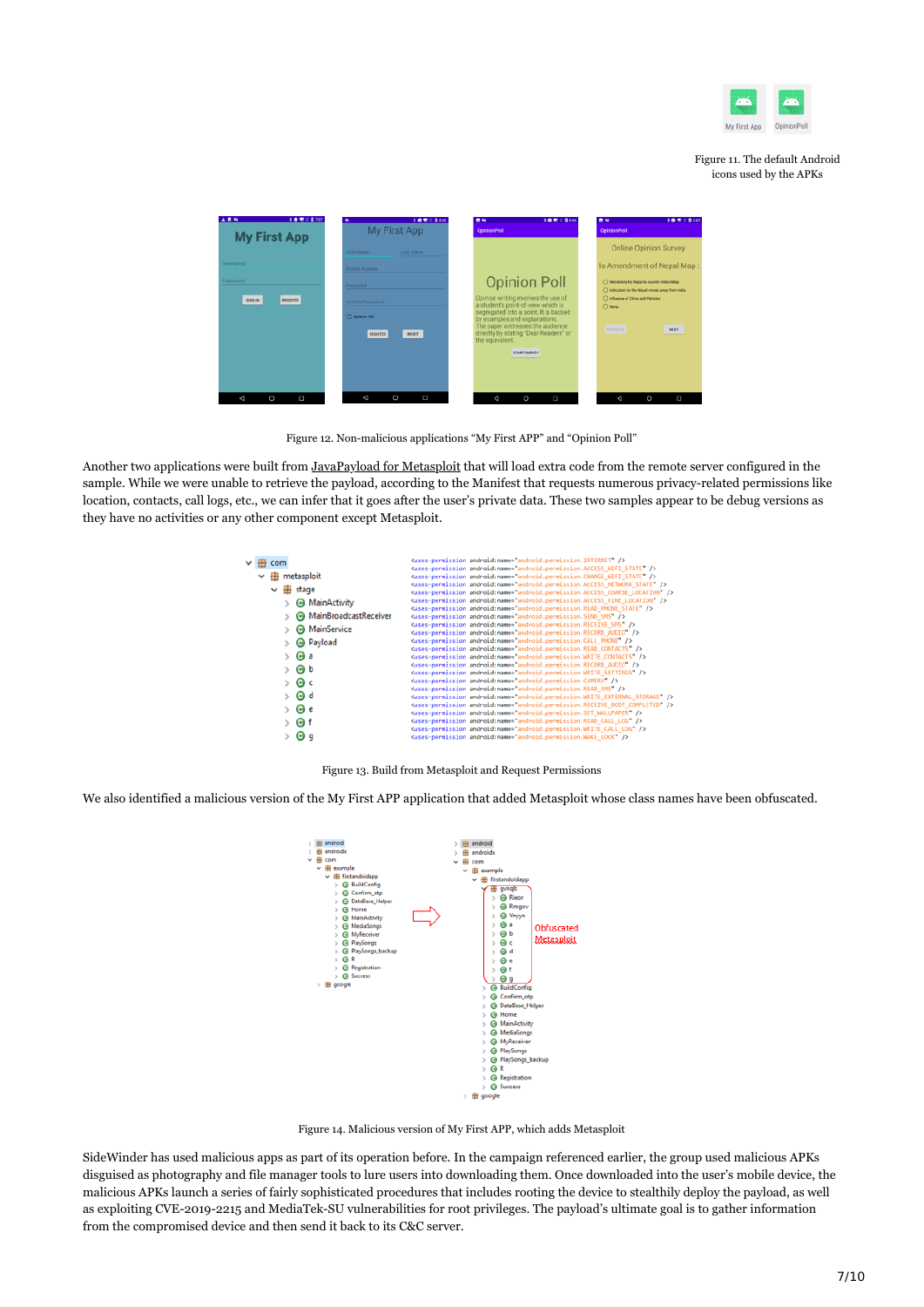In the case of these newer APKs, it seems that the goal is to gather user information as well. Unlike the earlier apps, which were already on the Google Play Store, all the APK files found on their server are not mature enough for a deliberate attack. In our opinion, these are still in the initial stage, and the payloads (directed at mobile users) are still being refined further.

# **Conclusion**

As seen with their phishing attacks and their mobile device tools' continuous development, SideWinder is very proactive in using trending topics like Covid-19 or various political issues as a social engineering technique to compromise their targets. Therefore, we recommend that users and organizations be vigilant and follow [social engineering best practices](https://www.trendmicro.com/vinfo/ph/security/news/cybercrime-and-digital-threats/best-practices-identifying-and-mitigating-phishing-attacks) to protect themselves from these kinds of campaigns.

# **Indicator of Compromise**

### **Android Part IoCs**

| Indicator                                                        | Package name               | Label              | C <sub>2</sub> server |
|------------------------------------------------------------------|----------------------------|--------------------|-----------------------|
| 0c182b51ff1dffaa384651e478155632c6e65820322774e416be20e6d49bb8f9 | com.example.firstandoidapp | My First<br>App    |                       |
| 061b0379a12b88488db8540226e400e3f65fef9a4c1aa7744da9f17e1d93d78d | com.example.opinionpoll    | <b>OpinionPoll</b> | ٠                     |
| fb6ac9d93fd47db3d32f6da6320344a125e96754a94babb9d9d12b6604a42536 | com.metasploit.stage       | MainActivity       | https://185.22        |
| 468b74883536938ef3962655dfcc3ca4097ca9b5b687dfc1fef58d50e96dc248 | com.metasploit.stage       | MainActivity       | tcp://185.225.        |
| a377e5f4bf461b86f938959256b7ab8b1b40bb9fd3cd45951c736a22366a8dd1 | com.example.firstandoidapp | My First<br>App    | tcp://185.225.        |

### **Malicious documents and related payloads IoCs**

| Indicator                                                        | <b>Description</b> | <b>Detection</b>             |
|------------------------------------------------------------------|--------------------|------------------------------|
| 1CBEC920AFE2F978B8F84E0A4E6B757D400AEB96E8C0A221130060B196ECE010 | docx               | Trojan.W97M.CVE20170199.FAIL |
| 7238F4E5EDBE0E5A2242D8780FB58C47E7D32BF2C4F860C88C511C30675D0857 | RTF file           | Trojan.W97M.SIDEWINDER.A     |
| 75C158CEA14E338C8D9D32ED988C7032DA9AE6D54F5B1126ED6A83F71B9E03BF | 1.a JS file        | Trojan.JS.SIDEWINDER.A       |
| AB6E8563214EEB747ABF77F9CC50796CC6A0C0562C6BEC720D7F2C978D34C412 | Fake<br>DUser.dll  | Trojan.MSIL.SIDEWINDER.A     |
| CBD5C68F5C4345B68F018D9E5810574E8036A2BC4D826BE5C8779E8019449957 | Final<br>payload   | Trojan.Win32.SIDEWINDER.B    |
| 34446F7F60F730FCCA145155D10D1AFF0A1153B085836DF38313772CD03C8D70 | RTF file           | Trojan.W97M.CVE201711882.YQ  |
| 7238F4E5EDBE0E5A2242D8780FB58C47E7D32BF2C4F860C88C511C30675D0857 | RTF file           | Trojan.W97M.SIDEWINDER.A     |
| AB7C1967BF1FEFDFFDE93626B78EB30994655AB02F59E0ADB0935E3E599A953F | RTF file           | Trojan.W97M.SIDEWINDER.A     |
| 2548A819E4C597BA5958D2D18BAA544452948E5B00271570192CCD79ABE88E8D | 1.a JS file        | Trojan.JS.SIDEWINDER.A       |
| ED5E1D6E914DE64A203F2F32AB95176FC7EFFF3A520915971D5FE748E79D611C | 1.a JS file        | Trojan.JS.SIDEWINDER.A       |
| 96BF8F579ACB8D9D0FF116D05FDADEF85953F11E5B2E703041FDAE0ABF5B75DC | 1.a JS file        | Trojan.JS.SIDEWINDER.A       |
| 940265867D5668956D64ADF9FC4B9C6CF9E7FCFCF5C21BA7BF0BEA77B5EDD047 | Fake<br>DUser.dll  | Trojan.MSIL.SIDEWINDER.A     |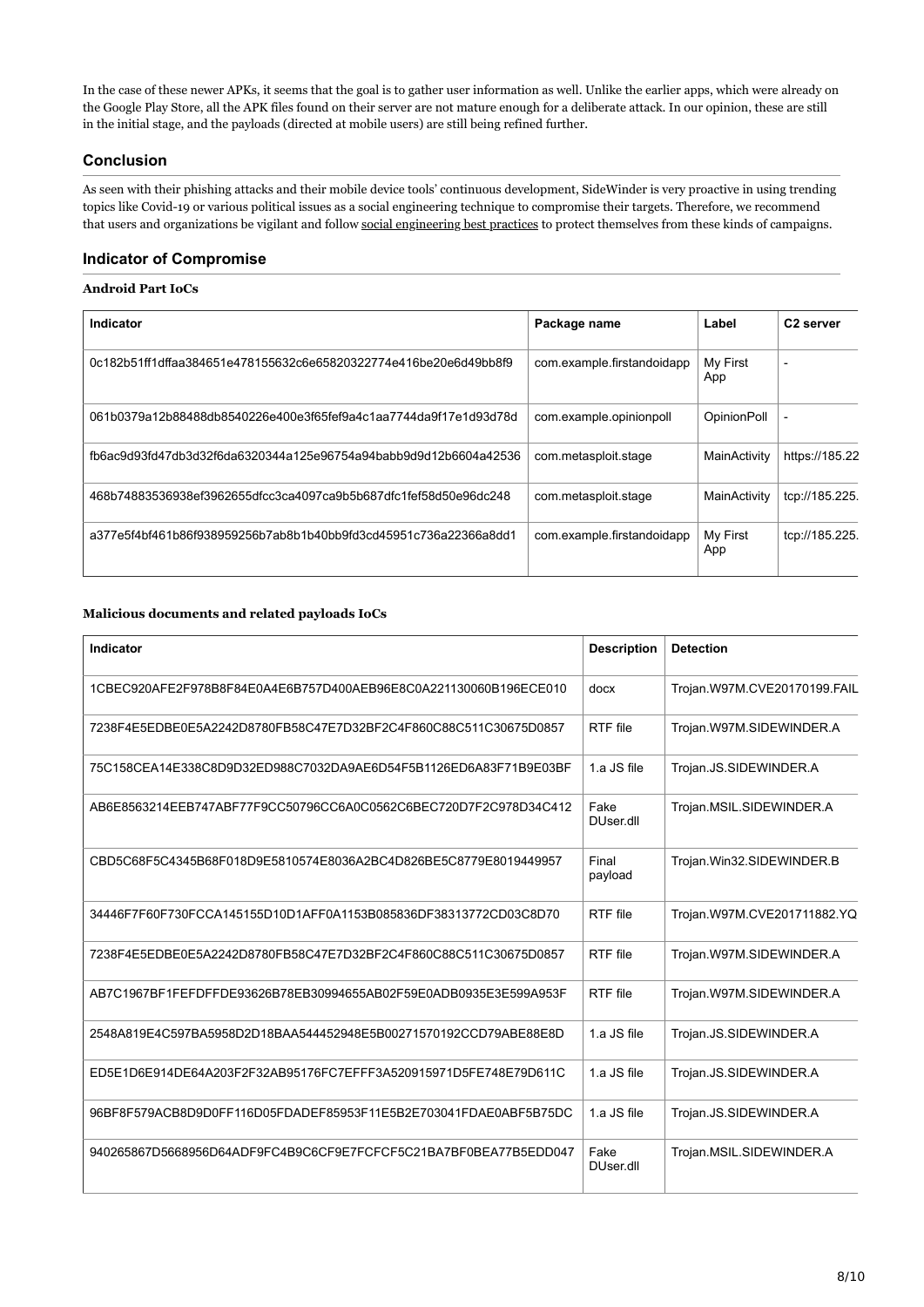| B22946CFEFE8646CB034F358C68CAAE5F30C1CF316CFFEAF77021C099E362C64 | Fake<br>DUser.dll                | Trojan.MSIL.SIDEWINDER.A  |
|------------------------------------------------------------------|----------------------------------|---------------------------|
| 89E392FA49C6A6AEB9056E3D2F38B07D0DD7AF230CD22E3B01C71F05A3AECA0B | Fake<br>DUser.dll                | Trojan.MSIL.SIDEWINDER.A  |
| EB2D82DD0799196FCF631E15305676D737DC6E40FF588DCF123EDACD023F1C46 | Final<br>payload                 | Trojan.Win32.SIDEWINDER.B |
| 7ECAEFCB46CDDEF1AE201B1042A62DD093594C179A6913A2DE47AB98148545DD | Final<br>payload                 | Trojan.Win32.SIDEWINDER.B |
| 799260B992C77E2E14F2D586665C570142D8425864455CAB5F2575015CD0B87A | Final<br>payload                 | Trojan.Win32.SIDEWINDER.B |
| brep.cdn-edu[.]net                                               | <b>RTF</b><br>delivery<br>server |                           |
| www.mfa.filesrvr[.]net                                           | <b>RTF</b><br>delivery<br>server |                           |
| www.google.gov-pok[.]net                                         | <b>RTF</b><br>delivery<br>server |                           |
| ap-ms[.]net                                                      | C&C                              |                           |
| cdn-sop[.]net                                                    | C&C                              |                           |
| fqn-cloud[.]net                                                  | C&C                              |                           |
| ms-trace[.]net                                                   | C&C                              |                           |
| imail.aop.gov-af[.]org                                           | Phishing<br>Domain               |                           |
| mail-apfgavnp.hopto[.]org                                        | Phishing<br>Domain               |                           |
| mail-apfgovnp.ddns[.]net                                         | Phishing<br>Domain               |                           |
| mail-kmgcom.ddns[.]net                                           | Phishing<br>Domain               |                           |
| mail-mfagovcn.hopto[.]org                                        | Phishing<br>Domain               |                           |
| mail-mofagovnp.hopto[.]org                                       | Phishing<br>Domain               |                           |
| mail-ncporgnp.hopto[.]org                                        | Phishing<br>Domain               |                           |
| mail-nepalarmymilnp.duckdns[.]org                                | Phishing<br>Domain               |                           |
| mail-nepalgovnp.duckdns[.]org                                    | Phishing<br>Domain               |                           |
| mail-nepalpolicegov.hopto[.]org                                  | Phishing<br>Domain               |                           |